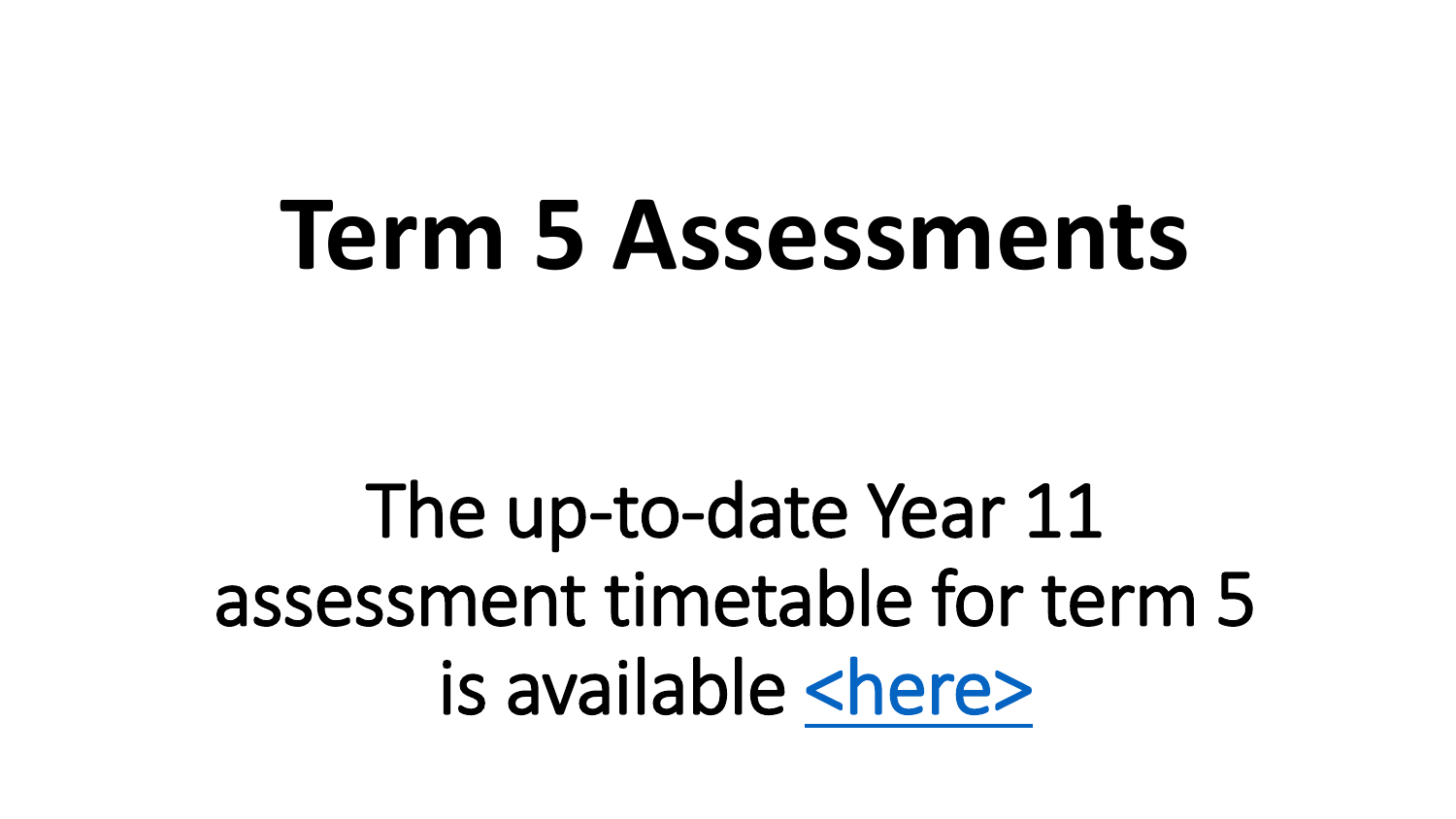## What You Need to Know

- You have been in school since the age of  $4/5$  for 11 years or so in total so far. We now want you to secure the qualification you need and deserve before you move on to your next step – post 16.
- Teachers have prepared very sensible assessments for you to do in term 5. We will use the evidence from this, along with other work you have done, to form an evidence base in order to give you the grade that you deserve in August.
- Your assessments may also be marked by people who do not know you from outside of SBL to ensure that marking is accurate and fair.
- Assessments are much shorter than would have run in a 'normal' school year. You will see this from the timetable.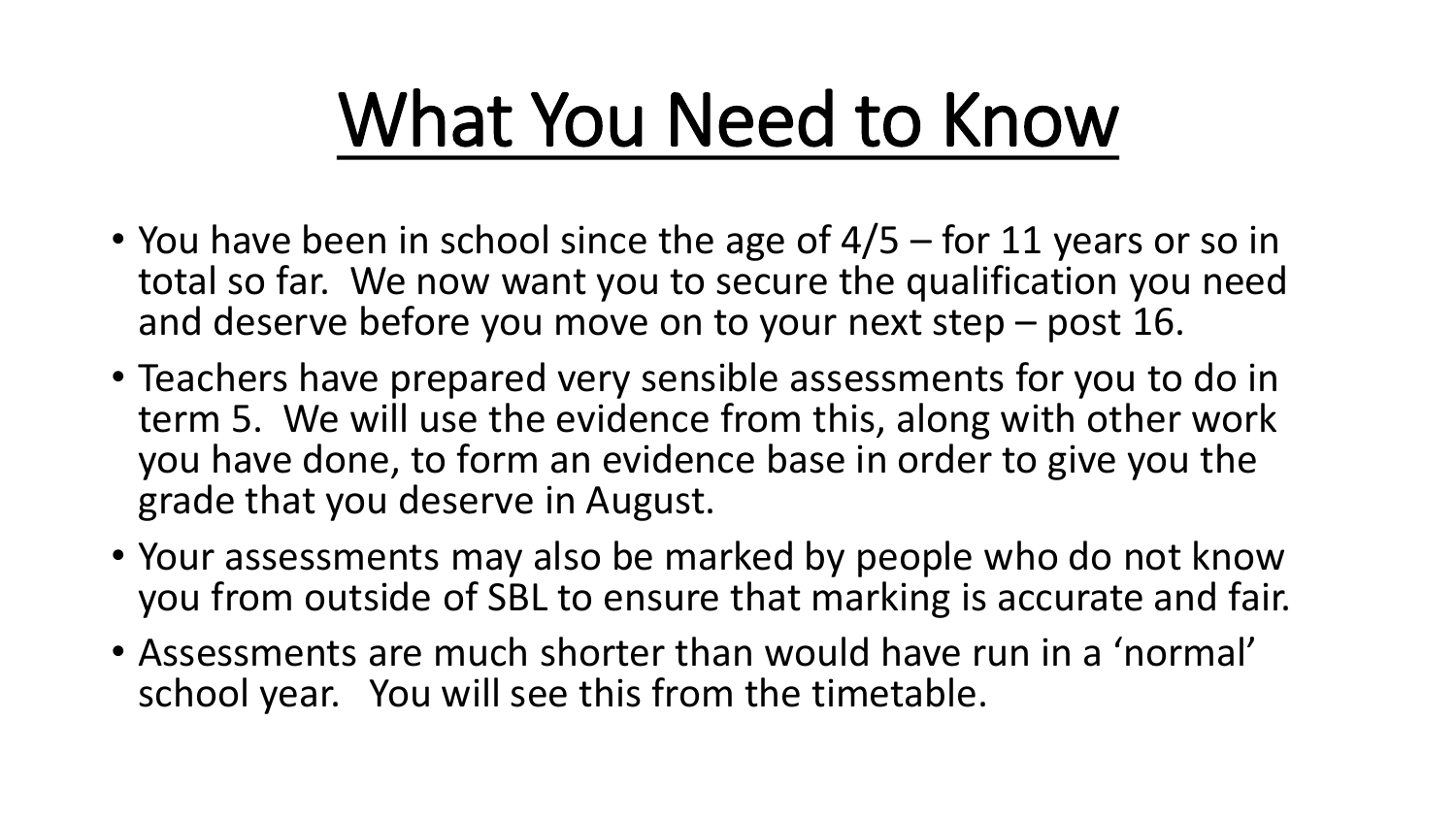## Things You Need to Know

- Assessments will run in all weeks of term 5.
- Assessments will be run in lesson times and in classrooms.
- Most students will be working in the English hub and corridor.
- Some students will work in different rooms if they need extra help or need to use a computer.
- An email containing this information has been sent home and the link will also be available on our website.
- Please ask your tutors if you have any questions and these will be answered as soon as possible.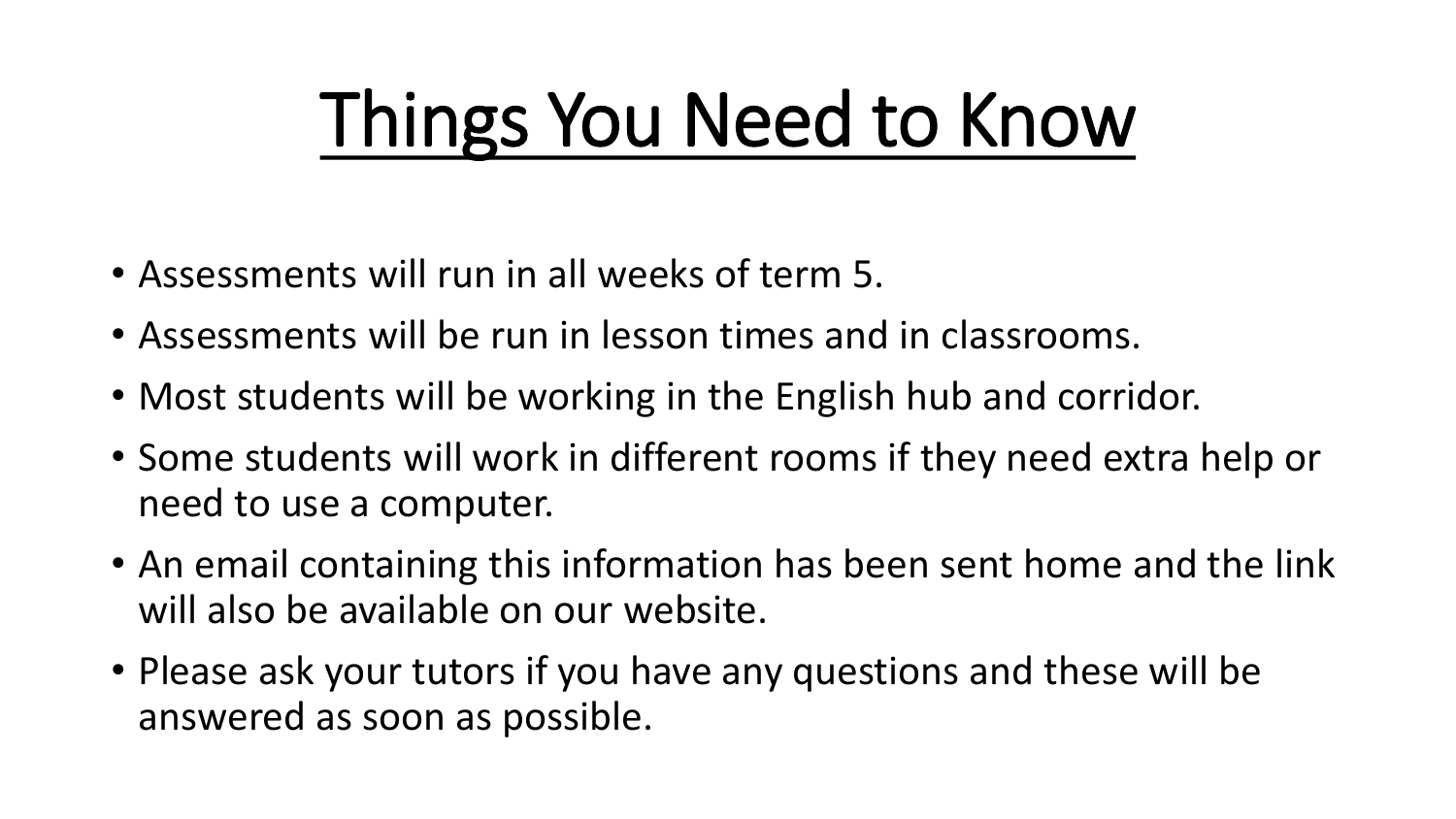## The Timetable

- .... is unlikely to change but we can not guarantee this completely at this point. We will notify you of any changes
- The timetable will be emailed to both you and your parents and will be available via the 'Exams' section of the SBL website.
- The next few slides will take you through the timetable to make sure that you are clear.

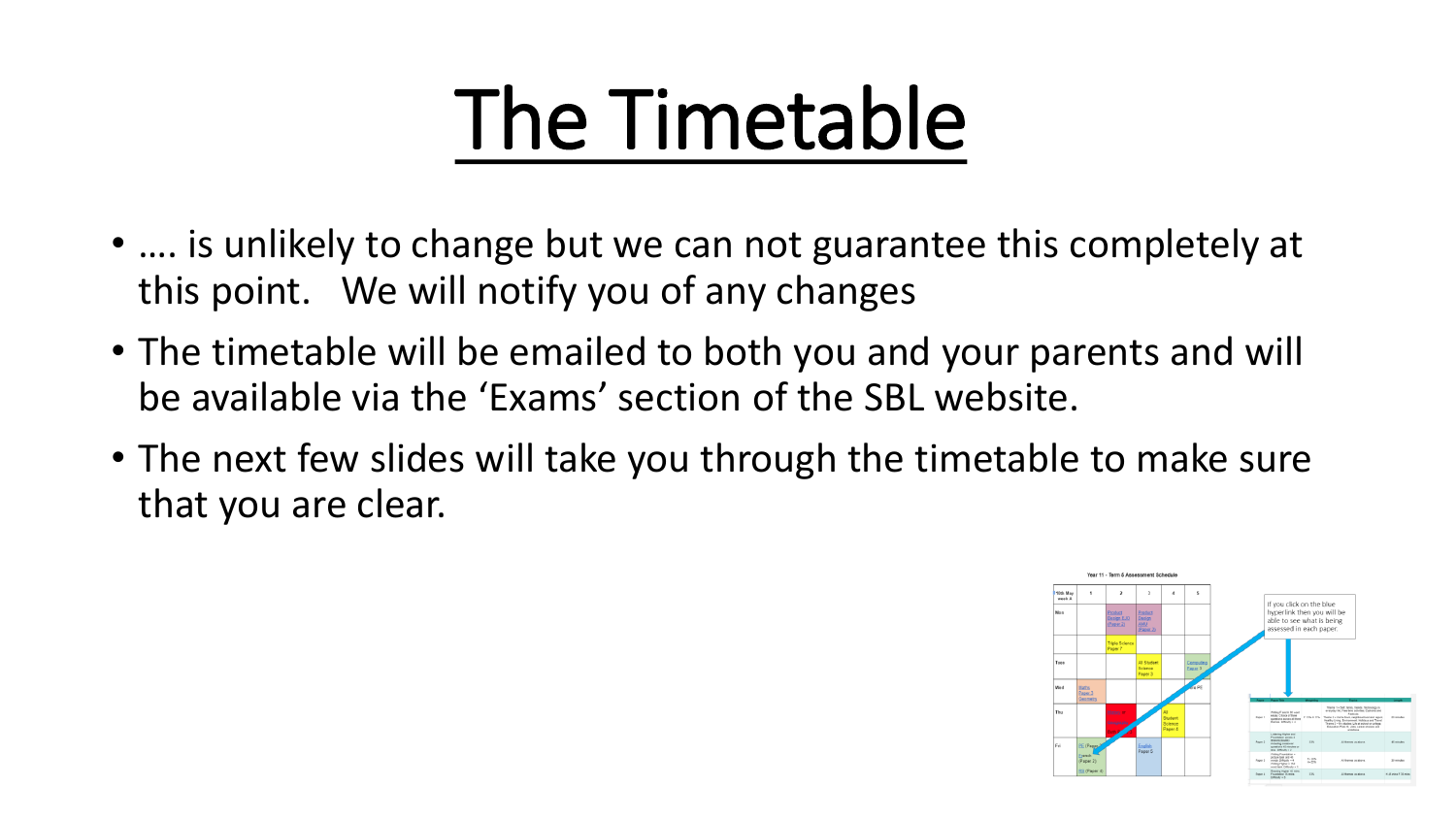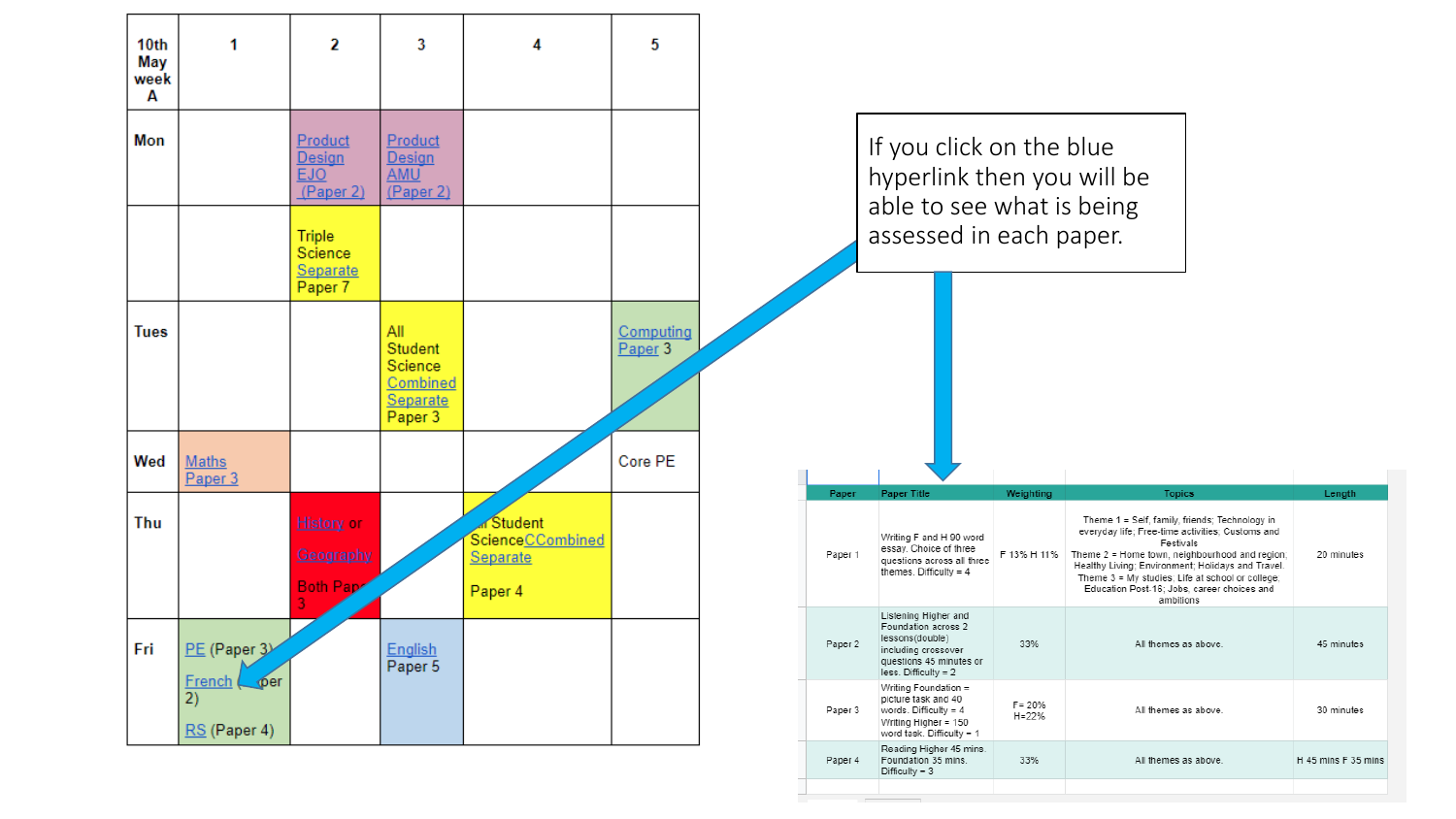| 17 <sub>th</sub><br>May<br>Week<br>в | 1                       | 2                    | 3                                     | Δ                                                                | 5                                                   |  | If you study both History &<br>Geography then you will sit<br>your History paper here   |
|--------------------------------------|-------------------------|----------------------|---------------------------------------|------------------------------------------------------------------|-----------------------------------------------------|--|-----------------------------------------------------------------------------------------|
| Mon                                  |                         | Computing<br>Paper 4 | German<br>Paper 3                     | Triple<br>Science<br>Separate<br>Paper 8                         |                                                     |  |                                                                                         |
| <b>Tues</b>                          |                         |                      | $PE$ (Paper 4)<br>French (Paper<br>3) | History or<br>Geography<br><b>Both Paper</b>                     |                                                     |  |                                                                                         |
| Wed                                  | <b>Maths</b><br>Paper 4 |                      |                                       |                                                                  |                                                     |  |                                                                                         |
| Thu                                  |                         | German<br>Paper 4    |                                       | <b>All Student</b><br>Science<br>Combined<br>Separate<br>Paper 5 |                                                     |  | If you study both History &<br>Geography then you will sit<br>your Geography paper here |
| Fri                                  | English<br>Paper 6      |                      | French (Paper<br>4)                   |                                                                  | <b>Geography Catch-</b><br>Up<br>Paper <sub>3</sub> |  | in the 'catch-up' session.                                                              |